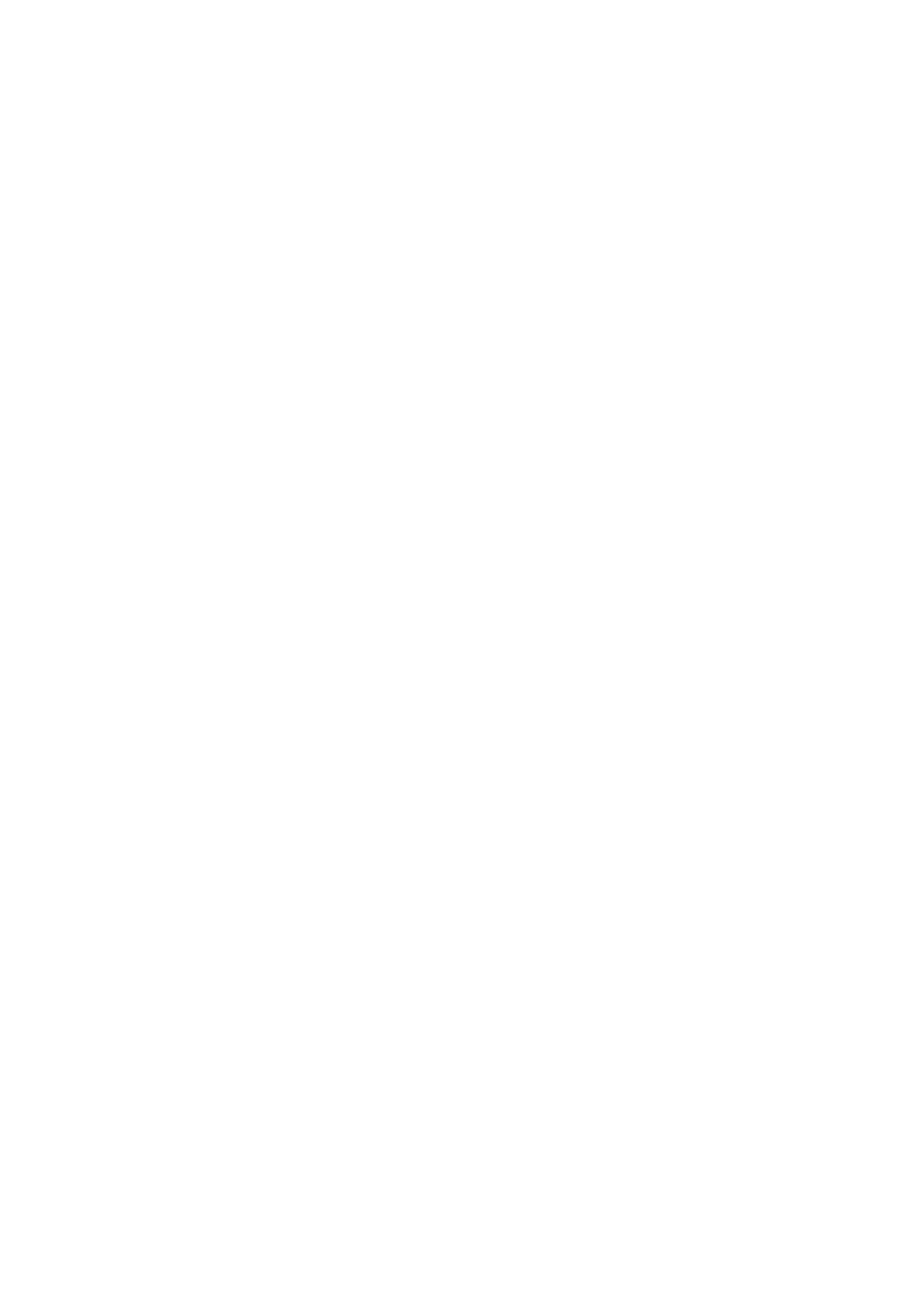值在两次实验中依次为 2000 和 1000, *d<sup>s</sup>* 的初值为 1.3, 并在退火过程的 1/2 和 3/4 以及 9/10 处分别减小至初 值的 0.8、0.5 和 0.3 倍. FSSA-SA 算法中, 在退火过程 的后 1/3 段进行冗余节点剔除, 判断位置冗余的阈值设 置为 0.5.

表 1 威胁信息表

| 序号             | 威胁类型 | 中心点坐标    | $R_{\rm min}$ | $R_{\rm max}$ |
|----------------|------|----------|---------------|---------------|
| 1              | 雷达   | (20, 40) | 5             | 10            |
| $\overline{c}$ | 雷达   | (55, 80) | 8             | 16            |
| 3              | 导弹   | (65, 30) | 8             | 16            |
| 4              | 导弹   | (45, 40) | 5             | 10            |
| 5              | 导弹   | (35, 20) | 5             | 10            |
| 6              | 导弹   | (35, 40) | 5             | 10            |
| 7              | 导弹   | (35, 30) | 5             | 10            |
| 8              | 高炮   | (25, 75) | 5             | 10            |
| 9              | 高炮   | (85, 70) | 5             | 10            |
| 10             | 地形   | (30, 65) | 5             | 10            |
| 11             | 地形   | (20, 85) | 5             | 10            |

我们进行了两组规划仿真实验, 规划起止点分别 为 (85, 15)、(5, 85) 和 (10, 10)、(100, 100). 每组实验 中, 每个算法都进行了 10 次航迹规划, 各自规划中最 优结果[见图](#page-5-0) [4](#page-5-0)、[5](#page-5-1). 10 次规划结果取均值后[如表](#page-6-0) [2](#page-6-0) 所示.

从[表](#page-6-0) [2](#page-6-0) 中的初始代价一项可以看出, 简化的稀疏 A \*算法相比于随机产生的方式能够得到更优化的初始 航迹. 这是由于它在搜索初始航迹时, 在综合代价函数的 作用下, 每一步都尽量选取威胁较小且尽量靠近目标 点的节点作为下一个扩展节点. 换句话说, 算法的每一 步的扩展都建立在对上一步扩展节点的择优选择之上, 这样能够尽量保证得到代价较低的初始航迹. 从[表](#page-6-0) [2](#page-6-0) 中的最终代价均值可以看到, 从更优化的初始解开始 再经过相同的退火过程之后, 新的 FSSA-SA 算法得出 的结果要比 SA 算法更为优化.

迹节点数为 *m*, 则m×nsweeps的值越大, 搜索耗时就越 忽略初始化的影响, 由 SA 与 FSSA-SA 算法的步 骤可知, 它们在搜索航迹中的主要耗时取决于降温过 程中, 对整条航迹反复遍历中的扰动与择优. 参数 *nsweeps* 的大小决定了反复遍历的次数, 航迹节点数目 的大小决定了每次遍历中需要访问节点的个数. 对于 SA 算法而言, 其航迹节点数目始终恒定, 若设初始航 长, 反之则就越少, 这一点在[表](#page-6-0) [2](#page-6-0) 中两次实验的 SA 算法耗时对比中得到了验证. 对于 FSSA-SA 算法而言, 由于在低温区进行了冗余节点的剔除, 所以在初始航 迹节点数目、退火条件都相同的情况下, 其搜索耗时 要少于或相近于 SA 算法, 具体结果如[表](#page-6-0) [2](#page-6-0) 所示. 进一 步说, 简化稀疏 A \*算法搜索得到的初始航迹的节点数

目与 *nsweeps* 的乘积大小, 可以为判断 FSSA-SA 算法 的上限运行时间长短提供参考.

<span id="page-5-0"></span>

图 5 第二次仿真规划结果示意图

<span id="page-5-1"></span>从[表](#page-6-0) [2](#page-6-0) 可知, 相比于稀疏 A <sup>\*</sup>算法的搜索结果, 虽 然 FSSA-SA 算法最终航迹代价略高, 但其占用了较少 的节点内存空间, 花费了较少的搜索时间. 稀疏 A<sup>\*</sup>算法 的内存占用量与运行耗时会随着搜索覆盖范围的增大 而增加, 因为其要遍历每一个已到访位置和为它们提 供储存空间. FSSA-SA 算法的耗时前文已做出分析, 它 的运行内存占用量主要由简化稀疏 A <sup>\*</sup>算法决定. 简化 的稀疏 A \*算法在搜索过程中, 一方面保存已搜得的路 径节点, 另一方面只保存被扩展节点的当前最优子节 点, 所以在搜得整条初始航迹时的耗存节点数最大. 在 后续的退火过程中, 由于去冗余节点操作的存在, 这些 节点的数目只可能减少而不会增加. 因此, FSSA-SA 算